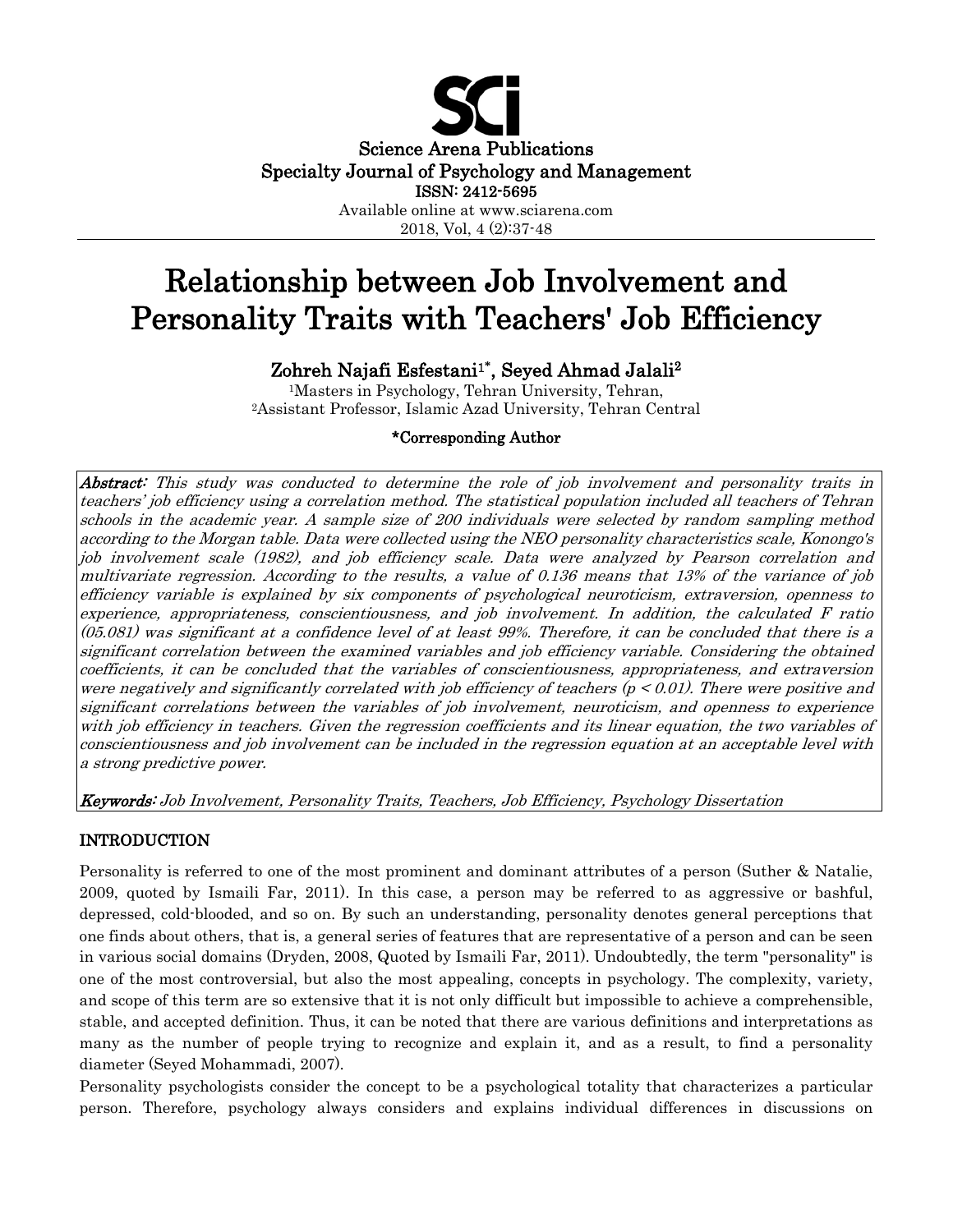personality (Mansoor & Dadsetan, 2005). Atkinson and Hilgard believe personality to be a certain pattern of thinking style that determines how a person is adapted to the environment (Quoted by Baraheni et al., 2001). Personality traits underpin the behavioral system of individuals, and addressing this issue can clarify certain aspects of people's performance at different fields. An obvious instance of this is the influence of personality traits of teachers (Karimi, 2006). Personality type is a model by which one can evaluate a real person. Each type is the product of a particular interaction between several cultural and personal forces, such as similar group, inheritance and genetic factors, parents of a social class, culture, and the physical environment. In other words, any type has certain reserves of attitudes and skills to overcome problems and also for environmental tasks. Since different types have various interests, qualifications and temperaments, they tend to focus on specific people and subjects, and look for issues that are homogeneous with their interests, qualifications and attitudes toward the world (Hosseinian and Yazdi, 2007). Human beings with their different personalities are the first and most important component of an organizational system, hence, motives, abilities, tendencies, beliefs and thoughts, which are indeed the most important components of human personality, determine the expectation limits of employees.

Awareness of individual and personality differences can help us to solve many difficulties, and when we accept that humans are different in inherent and acquired abilities, we will not seek to anticipate all to have identical behaviors (Pachares, 2010, quoted by Michelincer and Shawer, 2011). This issue can be important to teachers regarding increasing job efficiency given their role in educating the future generation of the country. Undoubtedly, improvement of teachers' job efficiency is effective for the organizational goals of education sector. Since there is no sufficient research in this field, particularly in the educational institutions of the country, the results of this research can lead to further knowledge in this field.

#### Problem statement

The term "job efficiency" was first coined by François Quesnay, a mathematician, economist, and proponent of the physiocracy school (nature governance). With the economic table design, he considers the authority of any government to be dependent on increased efficiency in the agricultural sector. Upon the start of academic management movement in the early 1900s, Frederick Van Nislow, Taylor and Frank, and Lillian Gilbert performed studies on division of labor, improved methods, and standard time setting (Saatchi, 2005). Job efficiency is defined as a proportion of real-time job to a predetermined standard time. For example, if a person is expected to produce 100 units of product in 8 hours but produces 96 units in practice, the person' efficiency is said to be 96%. The ILO has defined efficiency as: Productivity is the ratio of output to one of production factors, viz. capital, labor and management. In this definition, "management" is specifically regarded as one of production factors, and the characteristics of a manager are the main and intrinsic features of the management. Among these are the personality features of corporate manager.

Because the growth needs are important in job involvement, occupational characteristics that satisfy the growth and personality needs are highly linked with job involvement. These features include excitation, empowerment, diversity, task identity, feedback, and participation (Mahdad, 2012), indicating the interaction of personality with job involvement. Therefore, due to such an interaction, the authors intend to further explore this topic by research and to formulate the fundamental questions of the study: what is the role of job involvement and the types of teachers' personalities in job productivity? Is the job productivity of teachers predictable by job involvement and personality types?

## Importance and necessity of research

Human is central to job productivity. All organizations with any kind of mission should devote most of their facilities to human education from different dimensions. Such cases as education of occupational-behavioral and specialized rules and regulations, instruction of job descriptions, cerebration training, self-learning and training others, and family training result in strengthening group job, mastering the profession, recognizing both inside and outside of the organization, understanding the scope and depth of duties, innovation, emergence and development of the principle of individual and learning organization, and understanding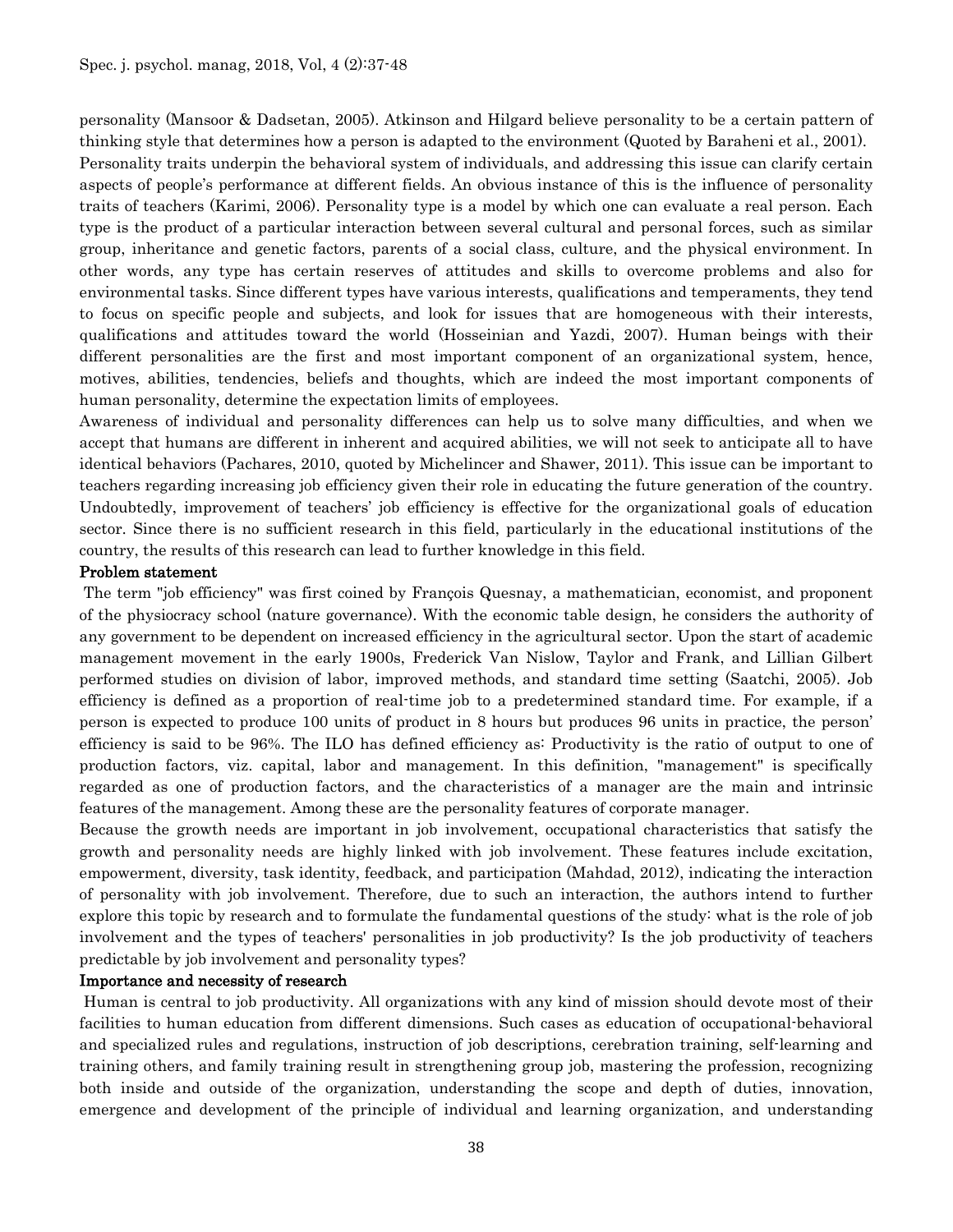between jobers' families and the organization, which will finally lead to establishment and deployment, development and expansion, applicability, continuous job productivity and, in general, promotion of the organization. Therefore, a systematic and consistent approach of suitable adaption of a person to a suitable job at a right time, which entails both concepts of job productivity and job involvement, is considered to be the best option and solution, which clarifies the need for such studies in order to prove this issue.

On the other hand, awareness of individual and personality differences can help us to solve many of occupational difficulties, and once we accept that humans are different in inherent and acquired abilities, we will not seek to anticipate all to have similar behaviors. However, many attributes are not lined in the same direction, allowing us to classify individuals with the same features and attributes in a business class. The emergence of these personality traits has often been accompanied by factors influencing the type of job involvement of a person.

It should be noted that human resources (teachers) are the most important capital of organizations (education), and the better quality of this capital is, the greater the likelihood of success, survival and promotion of an organization will be; teachers with loyalty, highly attachment to their jobs, consistent with organizational goals and values, and inclined to organizational membership that are willing to job beyond the required tasks can be an important factor in the effectiveness of the organization (education). The presence of such teachers in the organization is associated with rising levels of performance, lowering rate of absence, delay, and abandonment of staff, which provide an appropriate organizational image in the community, and which underpin organizational growth and development leading to boosted efficiency of the organization. In contrast, human resources with a weak sense of loyalty and organizational commitment that tend to leave the organization will not move towards organizational goals, but also help create a culture of neglect towards organizational issues and problems among other colleagues. Accordingly, studies on extra-role behaviors (job involvement and productivity) require further research not only in the management field, but also in other areas (e.g. psychology) because of their role in personality traits.

## Overall objective

# Prediction of teachers' job productivity by job involvement and personality types of teachers Job productivity

Organizational productivity refers to ways of performing organizational missions, tasks and activities, and also the results of their accomplishments (Hagighi et al., 2010). One of the goals of any organization is to achieve efficiency, for which there is no other way but to take on a systemic, native, and applied perspective. In the recent decade, remarkable successes of organizations with minimum facilities from one hand, and failure of organizations with the best material capabilities on the other hand indicate the significant role of nonmaterial and spiritual factors in their successes (Scott and Skats, 1998).

Improvement of efficiency is a subject that has been considered in all economic and political systems since the beginning of human history (Karimi and Pirasteh, 2004). Nonetheless, research on systematic increase in efficiency within a scientific-analytical framejob of discussions was seriously considered by scholars about 230 years ago. The term efficiency was first used by Francois Quesnay, a mathematician and economist of the physiocratic school (Nature governance). In 1883, another Frenchman,"Littré", described efficiency as the science and technology of production. In 1950, the Organization for Economic Cooperation and Development (OECD) officially defined efficiency as: "Efficiency is the product of a fraction obtained via dividing the amount or value of a product by the amount or value of a production factor" (Rafiee and Zibaee, 2004).

## Job involvement

Konongo (1982) defines job involvement as a description of the current job of a person and a function of the extent to which one's job can meet the current needs (Carmley, 2005). Very similar definitions are offered in relation to job involvement, which denotes the degree that a person psychologically replicates his job, with the importance given to the job by the person.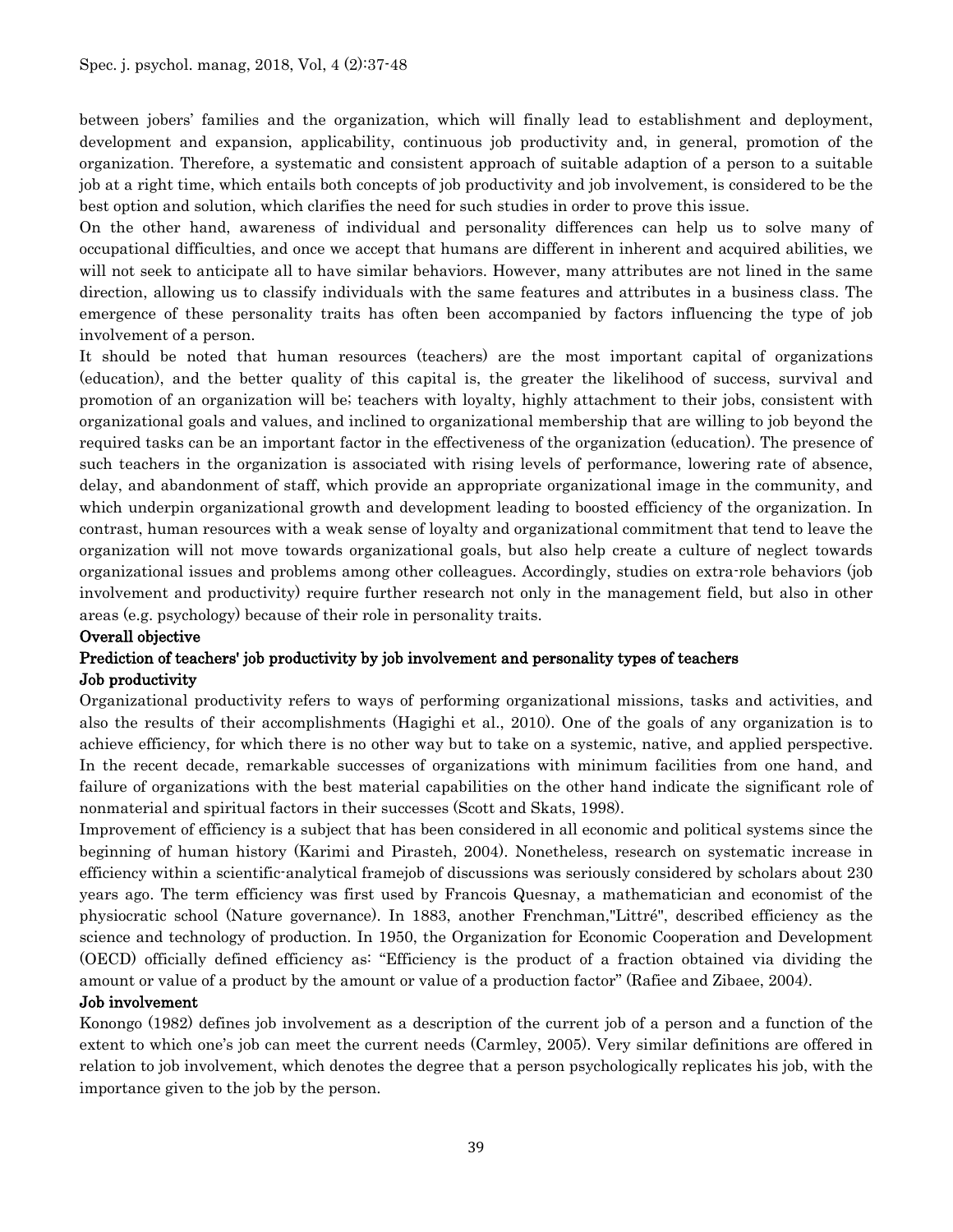Dubin (1991) considers job involvement as an internalization of values (e.g. goodness of worthwhile job) to the person's mind; in other words, the extent to which a person can devote more time to the organization. In a research, Laudal and Kayner (1965) offer a definition of job involvement: "The extent of impacts exerted by job on one's self-esteem". Robbins & Coulter (1999) defined job involvement as the extent to which an employee replicates one's job, actively jobs in the job, and considers job productivity as an important part of one's own values.

Occupational social factors can also affect job involvement. Employees jobing in groups have been reported to show a high job involvement compared to those who job alone. Participation in decision-making is related to job involvement to the extent that employees support organizational goals. The sense of success and progress in a job also increases the level of job involvement of an individual "(ibid, p. 173).

Additionally, other situational factors such as job design, psychological and organizational climate, and management style have important implications for employees' job involvement. Job design seem to have a stronger impact on job involvement of those who are more inclined to meet high-level psychological needs (Rogelberg, 2007, p. 397).

# Personality

Personality may be considered as the most important subject of psychology science. Identification of personality, the characteristics, the formation, factors influencing the formation of personality and so on, in one aspect, lead to satisfaction of curiosity and the desire for realism in human because it is a kind of selfknowledge; when someone studies the topics mentioned above, often compares and adapts those knowledgeto oneself, thereby, likely performs a classification, that is, places oneself in a personality type, or supposes to possess specific personality traits. On the other hand, these knowledge and information allow a person to interact with others with an appropriate and knowledgeable positioning. In addition, knowledge about the personality not only serves to consider certain behaviors to be normal at different stages of personality development, but also can help in the prevention or possible actions against personal disturbances (Karimi, 2010).

Parvin and John (1989) describe personality as the characteristics of an individual or individuals, including their constant mental, emotional, and behavioral patterns. Some other scholars regard personality as a series of unique sustainable traits that may change in response to different situations (Schultz, 1998, translated by Seyyed Mohammadi, 2009). However, all the researchers and theorists of personality have provided a definition of this concept, which is further discussed below.

Khalilzadeh (2008) showed that social factors, job environment, and role of job were the three main factors in job involvement, and that the field of study and level of teaching were effective in job involvement, but marital status, job experience, and education level did not affect job involvement. The findings indicated that there was no relationship between education level and marital status with job involvement.

Karemz (2006) assessed the job satisfaction of high school executives in South Carolina and reported that there was no significant relationship between job satisfaction and such variables as gender, job experience, and race. Lang (2006) studied relationships between job involvement and factors such as gender, age and race at McKee University in Mississippi and found significant relationships between job involvement and age variables of employees.

# Statistical population and its size

The statistical population included all teachers in the education organization of Tehran. A sample size of 200 teachers was determined by random sampling method according to the Morgan table. Data were collected by NEO questionnaire, job involvement scale (Konongo 1982), and job efficiency scale (ACHIEVE model: Hersey & Blanchard 1980). Data were analyzed by Pearson correlation and multiple regression analysis.

## Data collection method

Data were collected through field survey and library method by three questionnaires, which were distributed among the teachers after school entrance permit and agreement with the principal.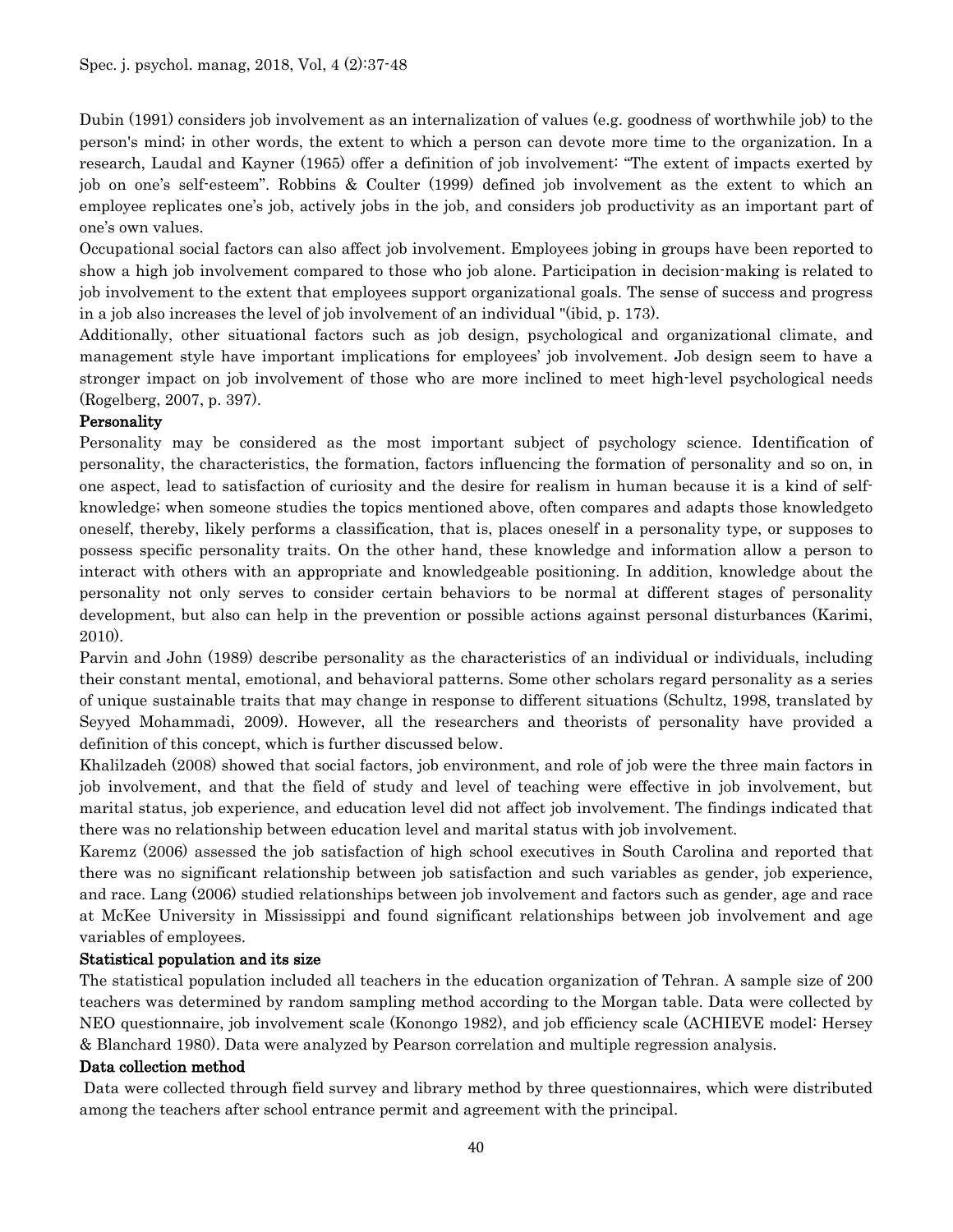#### Data analysis method

This research used descriptive (data table configuration, mean, standard deviation, median, mode) and inferential (correlation and multiple regression) statistics. The research hypotheses were examined by Pearson correlation method. In addition, the role of involvement and personality in job efficiency was determined by multi-variable regression analysis.

In the present research, the variables of "personality traits and job involvement" were considered as independent or predictor variables, which were studied herein to verify whether or not a relationship exist between this variable and the dependent variable or criterion, viz. job efficiency.

#### NEO personality feature scale

The five-factor model of personality is an empirical conclusion about the variables of personality traits. Based on this model, personality consists of five main dimensions, namely neuroticism (N), extroversion (E), openness (O), alignment (A), and conscientiousness (C). These five factors exist only in peer rating scales (Tubes and Crystal 1961, 1992). The questionnaire was originally developed by McCrae and Costa for a normal population, and has been often used in research and clinical trials over the past decade. Its original version was developed by Costa and McCraean (1992) to measure the five-factor pattern of personality (neuroticism, extraversion, openness, appropriateness, and conscientiousness). Their reported alpha coefficient varied from 0.44 to 0.89 with an average of 0.81. However, Benchard et al. (1999) accounted coefficients of 0.85 (neuroticism), 0.75 (extraversion), 0.68 (openness), 0.69 (appropriateness), and 0.97 (conscientiousness). Recently, Egert (2007) and Landowski and Clamp (2007) investigated personality and eating disorders and reported internal consistencies of 0.69 to 0.90 for test scales (ibid). Coefficients of 0-0.81 for agents were obtained for the main quintuplet factors in men and women (Costa and McCraw, 1998).

#### Job involvement scale

Job involvement: Laudal and Kinjer (1965) defined job involvement as a degree of psychosocial assimilation with one's job, or the importance of job in the general self-conception of a person. According to this definition, job involvement is a measure of one'sjob efficiency that affects one's self-esteem (Hosseini Lagragani, 2007, quoted by Hashemi, 2012). Job involvement is one's attitude towards the job, devotes the body and soul to duties, and takes care of one's job as the most important part of the life with a complete satisfaction with task implementation (Olankomaran, 2004). This questionnaire was developed by Konongo (1982) and consists of 10 questions, in which the items are scored by the 5-point Likert scale as I totally agree (5), I agree (4), I have no opinion (3), I disagree (2), and I totally disagree (1), with inverse scores in reverse questions (3 and 7). Konongo (1982) reported coefficients of 0.87 and 0.85 for internal consistency and retest of this scale, respectively (Beirut, 2006). Analysis of data from implementation of Konongo's job involvement scale on 199 graduates of French higher education institutions indicated a satisfactory coefficient of validity (Cronbach's alpha of 0.82) for this scale (Mirhashemi, 2007)

## ACHIEVE job efficiency questionnaire

ACHIEVE model was designed by Hersey, Blanchard and Goldsmith to help managers determine the cause of performance issues and establish reform strategies (Mashabbaki, 2001). In the model development for human performance analysis, Hersey and Goldsmith considered two main objectives: to determine key factors that can influence individual employees' performance, and to present these factors in such a way that are applicable by employed directors. The ACHIEVE model considers feedback as a very important factor that includes daily training and formal assessment of individuals' performance. Hersey and Goldsmith selected seven variables (among others) related to effective performance management, combined the first letter of each performance variable, and coined the seven-letter word of ACHIEVE to be borne in mind. The reliability of this tool was measured by Moshabbaki (2001) with a Cronbach's alpha of 83%, whereas a Cronbach's alpha of 89% was reported by Haghighatjoo (2005). The validity of this questionnaire was assessed by Golbayan (2001) with a validity of 78% obtained using Robbin's efficiency scale. The validity of the test was reported to be 283.5 with the Chi-square test of Karl Pearson (Haghighatjoo, 2005).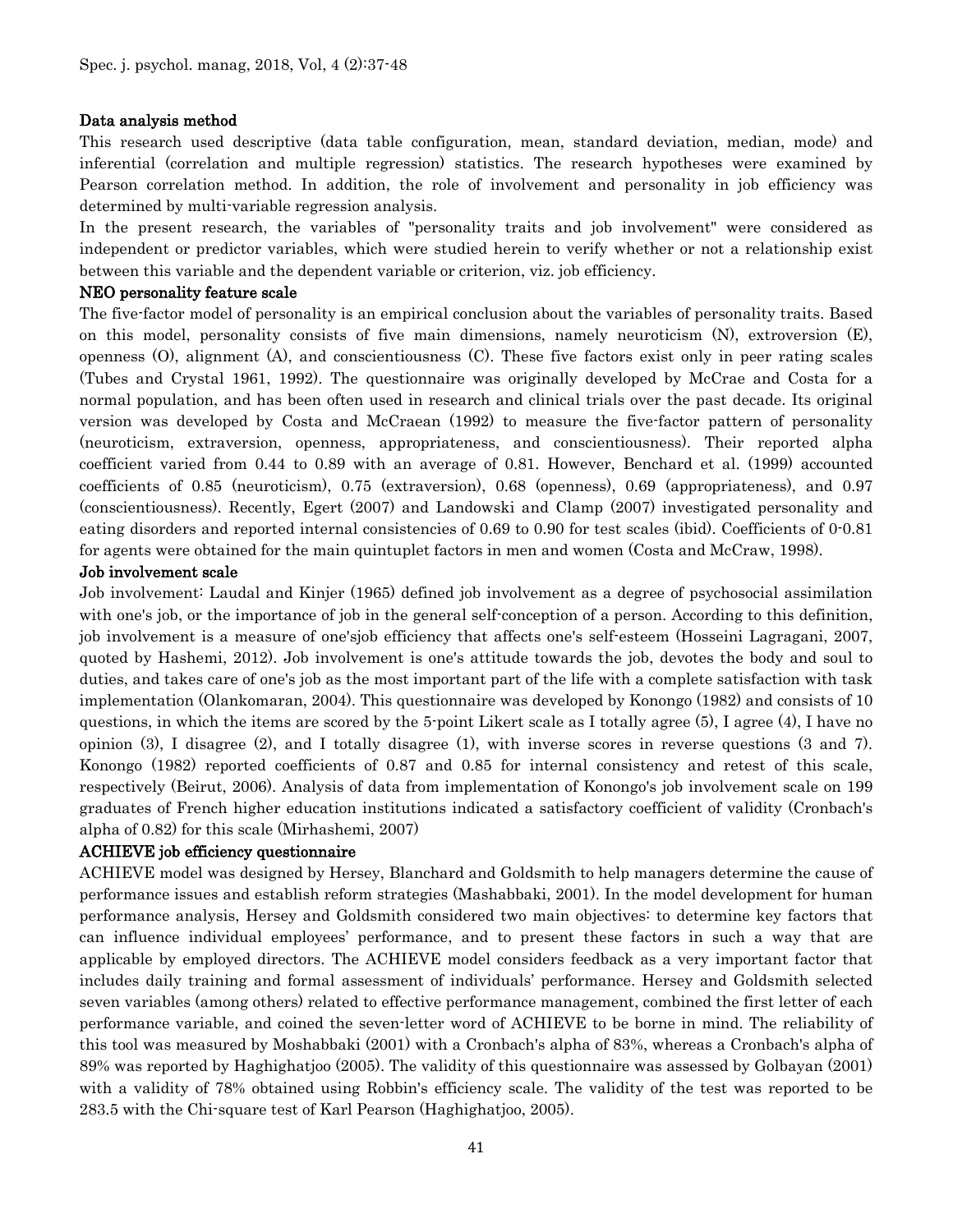#### Descriptive and inferential analyses of data

The validity of the questionnaire was tested after calculation of the sample size. The answers have five options scored 1.5 by the Likert scale, namely I totally agree  $(5)$ , I agree  $(4)$ , I do no comment  $(3)$ , I disagree (2), and I totally disagree (1). Since responses have more than one option, and as measurement operations were performed at a single time, Cronbach's alpha was used to assess the validity of the questionnaire.

$$
A = \frac{n}{n-1} \times \left(1 - \frac{\sum S_i^2}{S_z^t}\right)
$$

#### Cronbach's alpha formula

where n is the number of questionnaires,  $S_i^2$  is the variance of question I (variance of data in a given matrix column of data), and  $S_z^t$  is the total test variance, or in other words, total column variance in the data matrix (Zare Chamuki 253-254). The test was carried out with SPSS software and the following result indicates a Cronbach's alpha of 0.756, confirming the questionnaire's validity.

| Table 1: Cronbach's alpha is obtained |  |  |
|---------------------------------------|--|--|
|                                       |  |  |

| No. of questions | Cronbach's alpha |
|------------------|------------------|
| ዳና               | 0.756            |

In the above table, Cronbach's alpha is  $> 0.7$ , which confirms the validity of the questionnaire.

| <b>Table 2:</b> Adjusted coefficient of determination |  |
|-------------------------------------------------------|--|
|-------------------------------------------------------|--|

| Model |               | $\mathbf{D}2$<br>πv | Normalized $\mathbb{R}^2$ | <b>Estimated SE</b> |
|-------|---------------|---------------------|---------------------------|---------------------|
|       | $\rm J.369^a$ | $\rm 0.136$         |                           | 8.51000             |

Considering an  $\mathbb{R}^2$  value of 0.136, about 13% of changes in efficiency as an independent variable is explained and predicted by the other six features.

| <b>Table 3.</b> Analysis of variance |                             |            |     |         |             |                    |  |
|--------------------------------------|-----------------------------|------------|-----|---------|-------------|--------------------|--|
|                                      | Model                       | <b>TSS</b> | df  | MSE     | F statistic | Sig.               |  |
|                                      | Regression                  | 2207.710   |     | 367.952 | 5.081       | 0.000 <sup>b</sup> |  |
| V'VSD.K                              | Measurement error 13977.070 |            | 193 | 72.420  |             |                    |  |
|                                      | Total                       | 16184.780  | 199 |         |             |                    |  |

Table 3: Analysis of variance

According to Table 4-10, our predictive variables include job involvement, neuroticism, extroversion, openness to experience, appropriateness, and conscientiousness.

In the above ANOVA table, a significance level of zero and F statistic (0.081) rejects the hypothesis of no multiple linear regression relationship with efficiency as the dependent variable and other types of variables as independent ones introduced in the model with 99% confidence level. This leads to the conclusion that the correlation of fitted linear regression with the characteristics of the present research is significant and that the efficiency can be predicted by the other features.

|       | <b>Table 4.</b> Coefficients of the recession model |                                                       |        |          |             |       |  |  |
|-------|-----------------------------------------------------|-------------------------------------------------------|--------|----------|-------------|-------|--|--|
| Model |                                                     | Non-normalized coefficients   Normalized coefficients |        |          | T statistic |       |  |  |
|       |                                                     |                                                       | SЕ     | Beta     |             | Sig.  |  |  |
|       | (Constant)                                          | 51.245                                                | 10.170 |          | 5.039       | .000  |  |  |
|       | Neuroticism                                         | .026                                                  | 0.128  | 0.076    | 1.107       | 0.269 |  |  |
|       | Extraversion                                        | $-059$                                                | 0.122  | $-0.130$ | $-0.865$    | 0.64  |  |  |
|       | Openness to experience                              | 0.182                                                 | 0.138  | .089     | 1.320       | 0.188 |  |  |
|       | Appropriateness                                     | $-070$                                                | .153   | $-0.123$ | $-1.803$    | .073  |  |  |

 $T$  11  $\overline{4}$ : Coefficients of the recession of the recession model  $\overline{C}$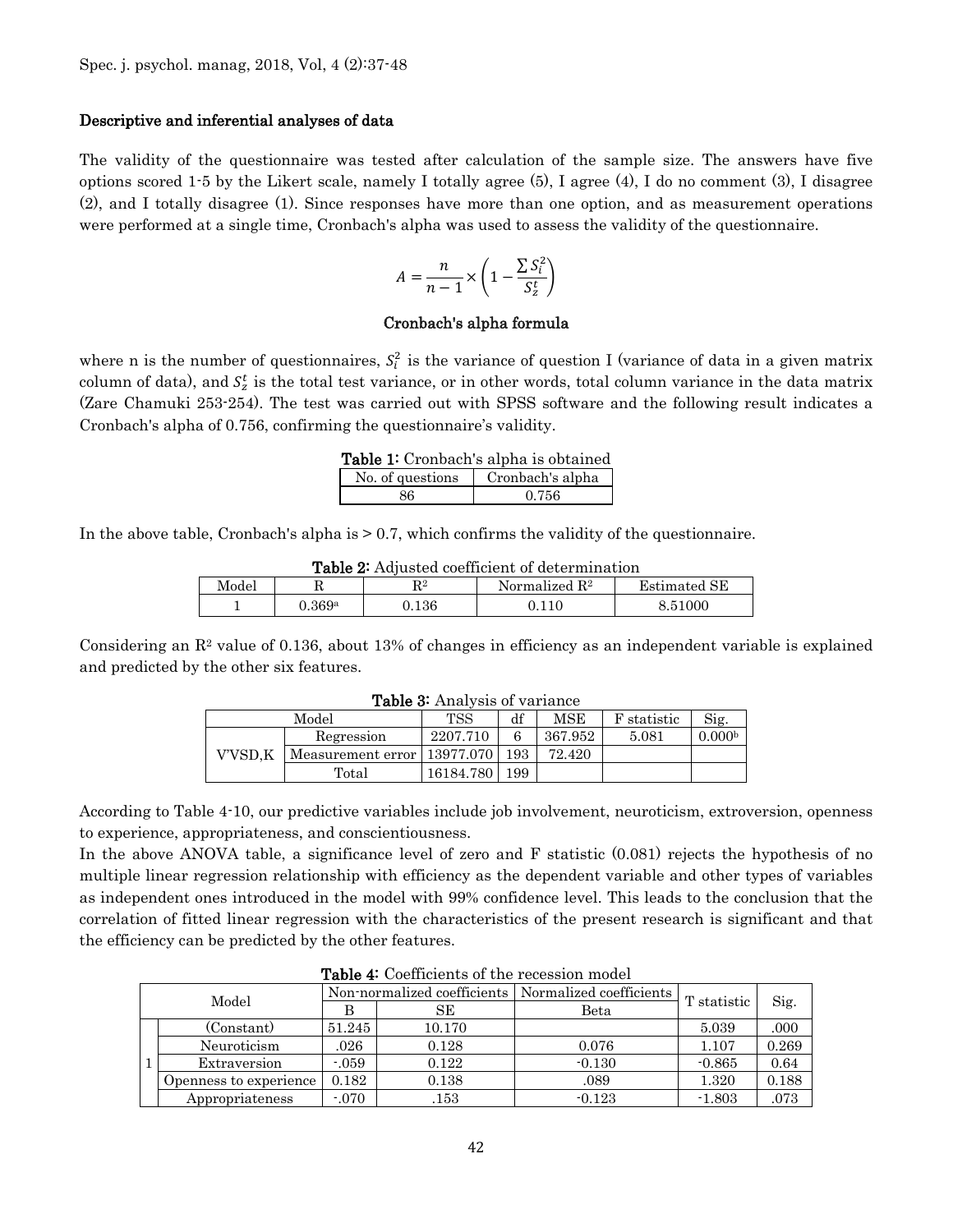|                    | $\Omega F$ |       | റ1 വ      |                |       |
|--------------------|------------|-------|-----------|----------------|-------|
| .\onscientiousness | ◡.⊿        | 0.101 | U.ALA     | 3.092          | 0.002 |
| Involvement        | $_{0.350}$ | 0.099 | ${0.241}$ | ດ ຂດວ<br>ാ.ാ∠ഠ | 0.001 |

According to the regression coefficient table, the linear regression equation can be written as a dependent variable for the efficiency trait and the other six variables as independent variables. Only two variables of conscientiousness and job involvement can be introduced to the regression equation at an acceptable level with a strong predictive power.

|                   |            | <b>TSS</b> | df  | MSE    | F     | Sig. |
|-------------------|------------|------------|-----|--------|-------|------|
|                   | Intergroup | 1904.241   | 41  | 46.445 | 1.264 | .155 |
| Involvement       | Intragroup | 5803.739   | 158 | 36.733 |       |      |
|                   | Total      | 7707.980   | 199 |        |       |      |
|                   | Intergroup | 2224.475   | 41  | 54.255 | 1.641 | .016 |
| Conscientiousness | Intragroup | 5222.645   | 158 | 33.055 |       |      |
|                   | Total      | 7447.120   | 199 |        |       |      |
|                   | Intergroup | 1009.883   | 41  | 24.631 | 1.119 | .306 |
| Consistency       | Intragroup | 3477.697   | 158 | 22.011 |       |      |
|                   | Total      | 4487.580   | 199 |        |       |      |
|                   | Intergroup | 921.872    | 41  | 22.485 | 1.224 | .190 |
| Openness          | Intragroup | 2902.448   | 158 | 18.370 |       |      |
|                   | Total      | 3824.320   | 199 |        |       |      |
|                   | Intergroup | 2284.220   | 41  | 55.713 | 1.652 | .015 |
| Extraversion      | Intragroup | 5326.935   | 158 | 33.715 |       |      |
|                   | Total      | 7611.155   | 199 |        |       |      |
|                   | Intergroup | 1588.057   | 41  | 38.733 | 1.471 | .049 |
| Neuroticism       | Intragroup | 4159.498   | 158 | 26.326 |       |      |
|                   | Total      | 5747.555   | 199 |        |       |      |

Table 5: Analysis of Variance to Dissolve Mykin Between the Queues

According to the above table, ANOVA represents mean differences between the groups (as there are more than two groups, F statistic not t statistic should be used), the attributes of conscientiousness, extraversion, and neuroticism have different mean values with at least one group confirmed by sig < 0.05. The attributes of appropriateness, openness to experience, and involvement do not have significant differences in intergroup means because  $sig > 0.05$ .

## First hypothesis

There is a relationship between job involvement and job efficiency of teachers.

## Findings

To examine the first hypothesis according to Table A, which shows a positive relationship between job involvement and job efficiency of teachers, the correlation coefficient between these two variables is  $r = 0.203$ , which is significant at a level of  $P > 0.01$ . As a result, there is a positive and significant relationship between job efficiency and job involvement of teachers, therefore, rejecting H0 and confirming H1, i.e., there is a relationship between job involvement and efficiency. This hypothesis is almost in agreement with Khalilzadeh (2008), who showed that social factors, job environment and the role of job were the three main factors in job involvement, and that field of study and level of teaching were effective in job satisfaction, but marital status, service record, and education level did not affect job involvement. Similarly, our findings indicate no relationship between degree of education, marital status, and job involvement. Mohammadi (1996) studied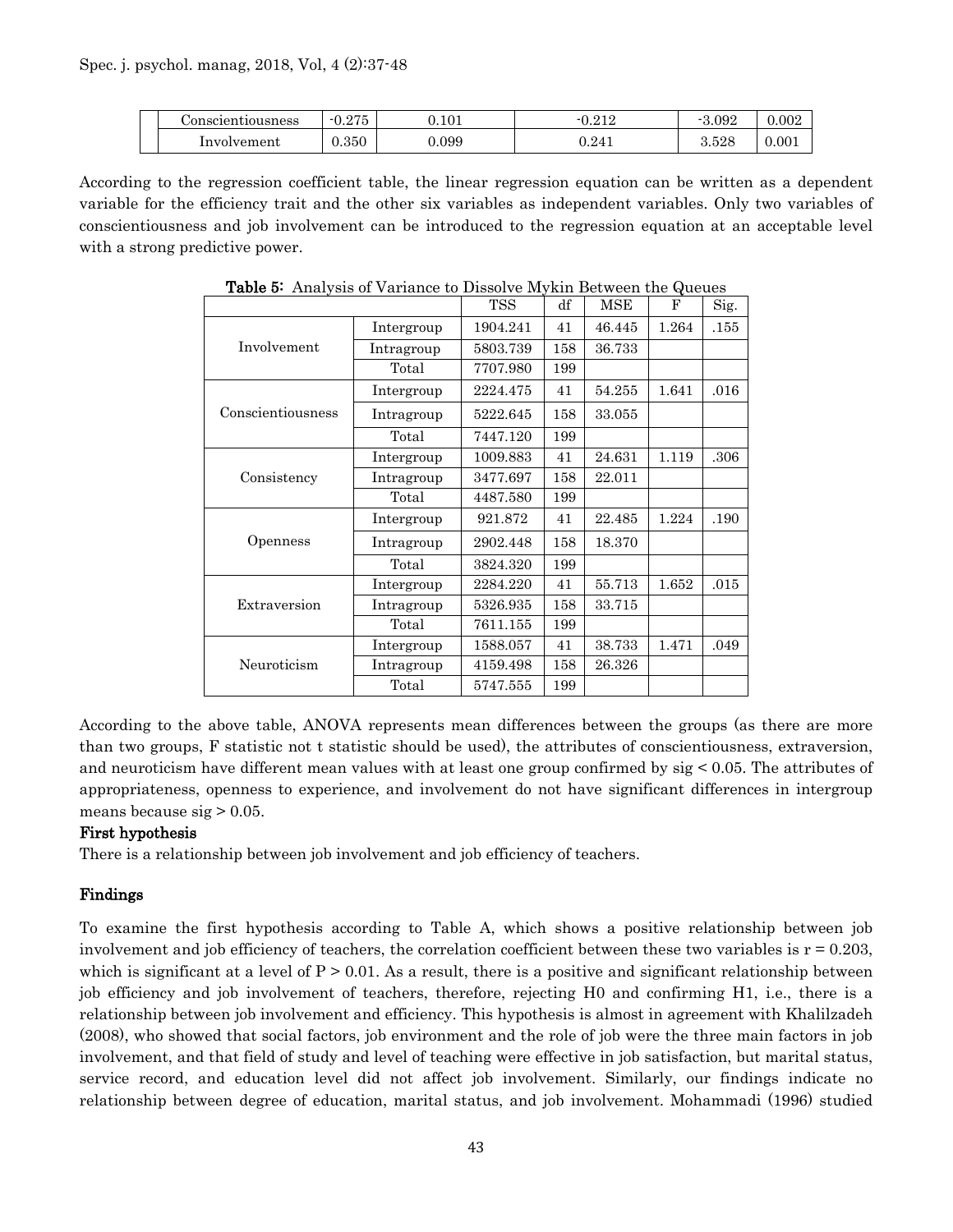depression and its relationship with motivation and interest in job in high school teachers of Kashan and reported that depression was uppermost in subjects with a job history of 21-25 years but it was lowermost with 11-15 years of job experience.

Karemz (2006) assessed the job satisfaction of high school executives in South Carolina and reported that there was no significant relationship between job satisfaction and such variables as gender, job experience, and race. Long (2006) studied relationships between job involvement and factors such as gender, age and race at McKee University in Mississippi and found significant relationships between job involvement and age variables of employees.

Second hypothesis: There is a relationship between personality traits and job efficiency.

Examination of the second hypothesis indicates significant relationships between personality traits of conscientiousness, appropriateness, extroversion, openness to experience, and neuroticism with teacher's job efficiency, because there is a correlation between the appropriateness attribute (A) and efficiency at a 95% confidence level (sig.  $= 0.024$ ). On the other hand, the value of this relationship (R =  $-0.160$ , R varies between zero and -1) means that a high level of appropriateness attribute results in a low job efficiency, therefore, rejecting H0 and confirming H1. Indeed, there is a relationship between the personality trait of appropriateness and job efficiency.

There is a significant relationship (sig.  $= 0.000$ ) between conscientiousness (C) and efficiency at a confidence level of 99%. On the other hand, the value of this relationship ( $R = -0.267$ , R varies between zero and -1) means that a high level of conscientiousness attribute results in a low job efficiency, therefore, rejecting H0 and confirming H1. Indeed, there is a relationship between the personality trait of conscientiousness (C) and job efficiency.

There is a significant association (sig. = 0.006) between extraversion and efficiency with 98% confidence level. Alternatively, the value of this relationship ( $R = -0.195$ , R ranges between zero and  $-1$ ) means that a high level of extraversion attribute leads to a low job efficiency, hence, rejecting H0 and confirming H1. Actually, there is a relationship between the personality trait of extraversion and job efficiency.

As can be seen, a significant difference (sig.  $= 0.298$ ) exists between openness to experience (O) and efficiency at a confidence of 94%. The value of this relationship  $(R = 0.074, R$  varies between 0 and 1) means that a high degree of openness to experience gives rise to a high job efficiency, which, rejects H0 and confirms H1. There is in fact a relationship between the personality trait of openness to experience and job efficiency.

Finally, neuroticism (N) revealed a significant correlation (sig. = 0.099) with efficiency at a confidence of 96%. The value of this relationship  $(R = 0.165, R$  ranges between 0 and 1) implies that a high degree of neuroticism brings about a high job efficiency, which, rejects H0 and confirms H1. There is actually a relationship between the personality trait of neuroticism and job efficiency.

| <b>Table 6:</b> Related to the third hypothesis                      |        |       |       |         |  |  |
|----------------------------------------------------------------------|--------|-------|-------|---------|--|--|
| Model<br>R <sup>2</sup><br>Normalized $\mathbb{R}^2$<br>Estimated SE |        |       |       |         |  |  |
|                                                                      | 0.369a | 0.136 | 0.110 | 8.51000 |  |  |

The R2 value (0.166) in Table 5.1 indicates that almost 13% of variations in the efficiency is explained and predicted by the other six features.

Third hypothesis: There is a relationship between job involvement and personality traits with job efficiency.

| ------<br>THE MICH ISLIGHTH COMMUTH WILL CHILDION |            |     |         |             |                    |  |  |  |
|---------------------------------------------------|------------|-----|---------|-------------|--------------------|--|--|--|
| Model                                             | <b>TSS</b> | df  | MSE     | F statistic | Sig.               |  |  |  |
| Regression                                        | 2207.710   |     | 367.952 | 5.081       | 0.000 <sup>b</sup> |  |  |  |
| Measurement error                                 | 13977.070  | 93  | 72.420  |             |                    |  |  |  |
| Total                                             | 16184.780  | 199 |         |             |                    |  |  |  |

Table 7: The linear regression equation with efficiency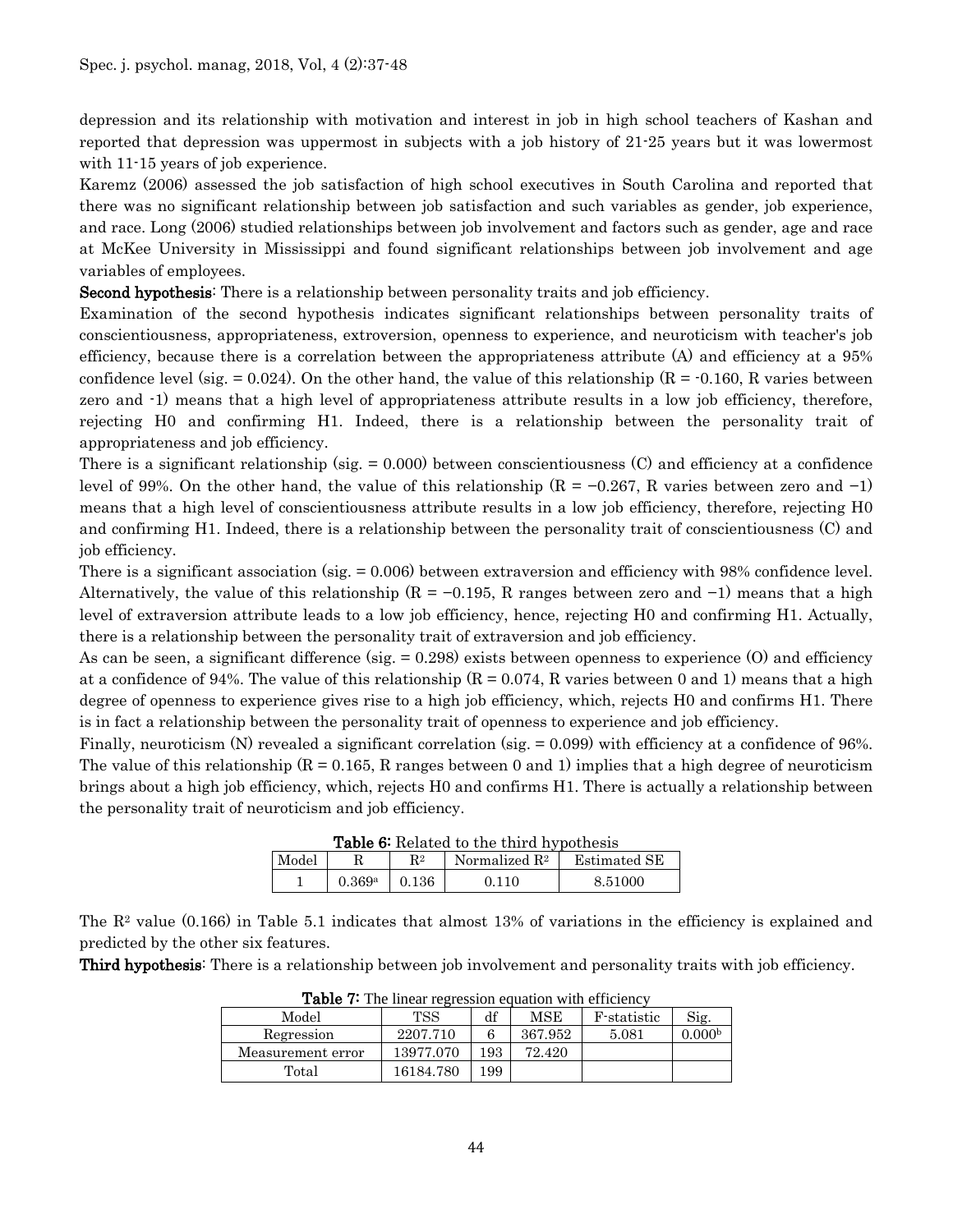According to regression coefficients in the above table, a linear regression equation can be written for the efficiency attribute as a dependent variable and the other six ones as independent variables. This is because only two variables of conscientiousness and job involvement can be included in the regression equation at an acceptable level with a strong predictive power.

Based on the information obtained from the present study, there is a significant inverse (negative) correlation between the flexibility attributes (aestheticism, feelings, beliefs, imaginative and creative values, curiosity and inventiveness, enlightenment, intelligence, acceptability) and job efficiency. Accordingly, it can be concluded that when teachers are more flexible against life problems and can cope with unpleasant conditions of students, school environment, low salaries, indigence, family and society, and consider teaching worthwhile, believe in it, and adopt to their jobs, their job efficiency will decline and they can job with continuous interest for a long time. Therefore, the job efficiency of the studied teachers decreases by increasing their flexibility, which is confirmed by the results presented by Mazlak (quoted by Adelani 2007).



Figure 1: The relative variables of the variables

The overall results of this and other studies on job efficiency demonstrate that, if personality traits of teachers are extrovert, flexible, and pleasant, and also when one can adopt to the jobplace and the environment, ask others for help, and assist others, the job efficiency will be low. This research had the following limitations that lead to a cautious generalization of the findings. A questionnaire had to be used to obtain data. Due to lack of time in the break call, teachers were not allowed to answer the questions in person, so there was a possibility of mistakes. The teachers showed a weak co-operation and disinterest as they were not informed about the results of previous research. And the statistical population was limited to teachers.

The practical implications of this research are that, due to the relationships between personality traits and teachers' job efficiency, education authorities should pay attention to teachers' personality traits, specifically at the elementary level, in addition to the general and special conditions stated in the regulations. Moreover, because conscientiousness is a very effective factor in teachers' efficiency, strategies should be adopted for conscientious and responsible teachers. To prevent early worn-out of teachers, considerations should be taken for benefits such as social, financial, recreational and travel support. Teachers with depression, psychosis, and a high aggression should be employed in other training posts other than teaching.

## Conclusion

It is now accepted that people lacking the talents necessary to learn their profession and career will be rejected even if they have other interesting aspects of personality. It is also true that if such people possess desired talents, but if their characters and behaviors impede them to adopt to an institution or to other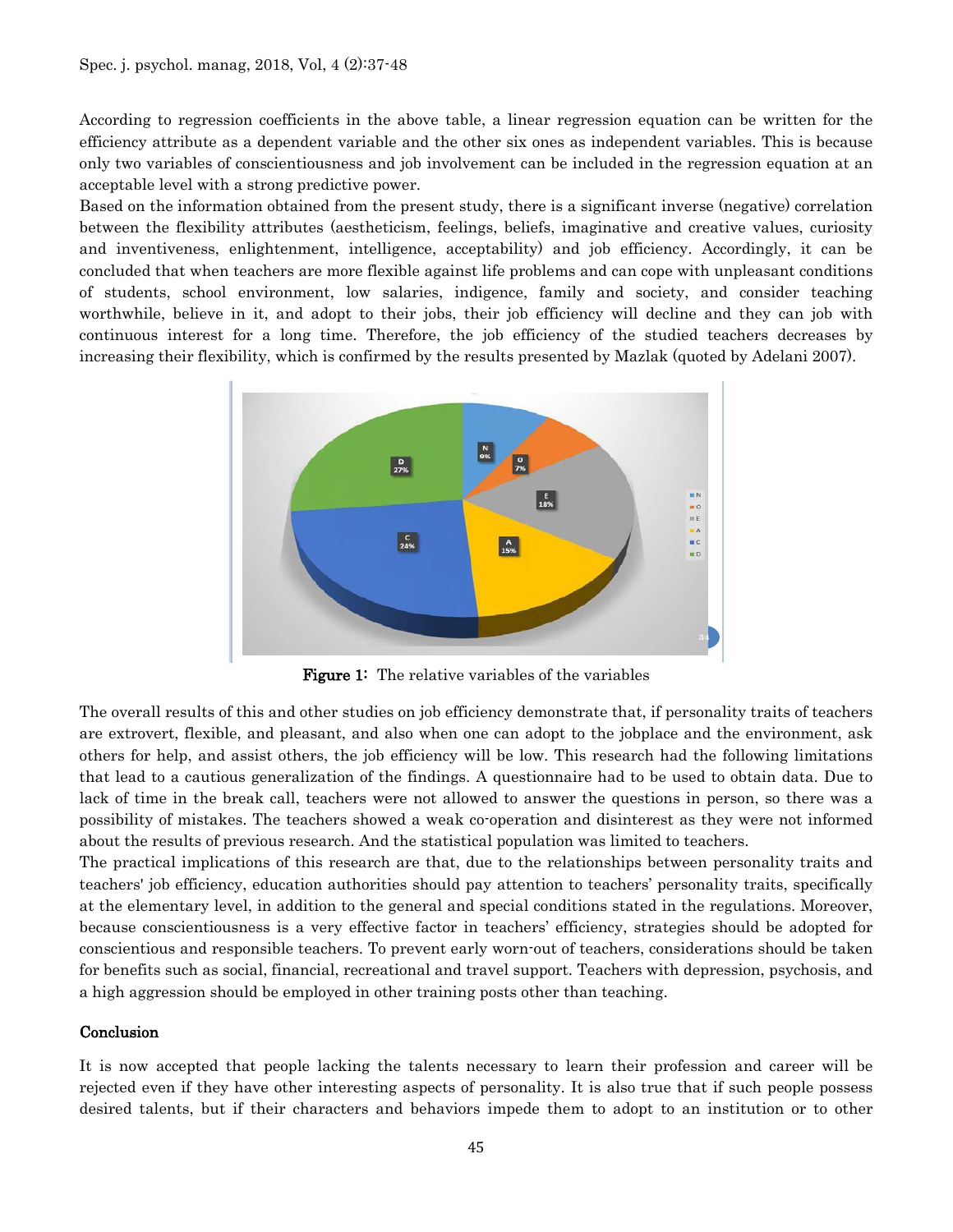people, they will be rejected as well. These considerations may be overwhelmed by the public common sense. Studies by Hunt and Brou on thousands of jobers from different institutions show that personality factors to a great extent intervene in dismissal, failure, promotion, and progress compared to lack of skill and talent. These studies relate to the dismissal of jobers for a reason other than the lack of production.

Furthermore, job involvement and employee efficiency are the key issues that managers and responsible people in organizations are seeking to increase. Since the middle of the 20th century, understanding of job efficiency has gained a considerable interest and a large endeavor has been devoted to analyze this issue. The results of such studies indicate that job efficiency is related to many of employees' career behaviors, including potential and serious effects on job efficiency.

In order for an organization to achieve its goals, employees must perform their tasks at an acceptable level of efficiency. This is vital for state-owned organizations whose weaknesses pave the ground for failure in public service implementation, as well as for private companies, whose poor performance provides them with a bankruptcy. From a social point of view, the most interesting point for organizations is to have employees who accomplish their jobs well. A good performance increases job efficiency, which ultimately leads to improvements in national economics (Spector, 2000).

Studies have shown that there are multiple factors that can influence increasing staff efficiency and their adherence to the organization. Factors that, if addressed by the organization, will not only lead to a better performance of the staff, but also influence other affairs related to the organization as well as the job quality and efficiency. Personality characteristics are the same as a construct that are important in organizational affairs, and based on existing evidence, this is one of the variables that can result in a higher job efficiency in the organization and a better performance among employees.

Studies show that common organizational problems may be actually related to personality factors. Hence, by paying attention to personality traits of people in the jobplace, and even when employment of staff, it is possible to avoid the incidence of problems that may later be encountered by employees and somehow affect their job efficiency.

Therefore, according to the results of previous research and the present study, increasing attention of an organization to personality traits of individuals and provision of an environment in which individuals feel more involvement and commitment to the organization can facilitate creating staff job efficiency and, consequently, a higher level of productivity in the organization.

# Research limitations

Since all researches confront with limitations, this research is not excluded from this rule. Among the limitations of this research, the notable cases are the following:

- A. Restrictions controllable by the researcher: limited statistical population, involvement of the teachers in teaching;
- B. Limitations that were beyond the control of the researcher: Lack of enough time to speak to individual teachers, explain the questionnaire, and answer the raised questions. As a result, responses were found in the questionnaire that reflected the lack of correct understanding of the respondents, and this sometimes brought about mistakes. It was not possible to contact them again because of school closures in the summer.

# Recommendations for further research

It is recommended to apply tools that are more tangible for our people and our cultural community. It seems that coherent results in translating the questionnaire are still not available, which are both consistent with our culture and can clearly indicate the purpose of the researcher in order to promote the richness of information. In fact, additional tools (e.g. interviews) need to be used alongside the questionnaire to achieve richer data.

It is proposed to conduct such a study on other people who job in the cultural arena and even governmental departments in order to generalize the findings.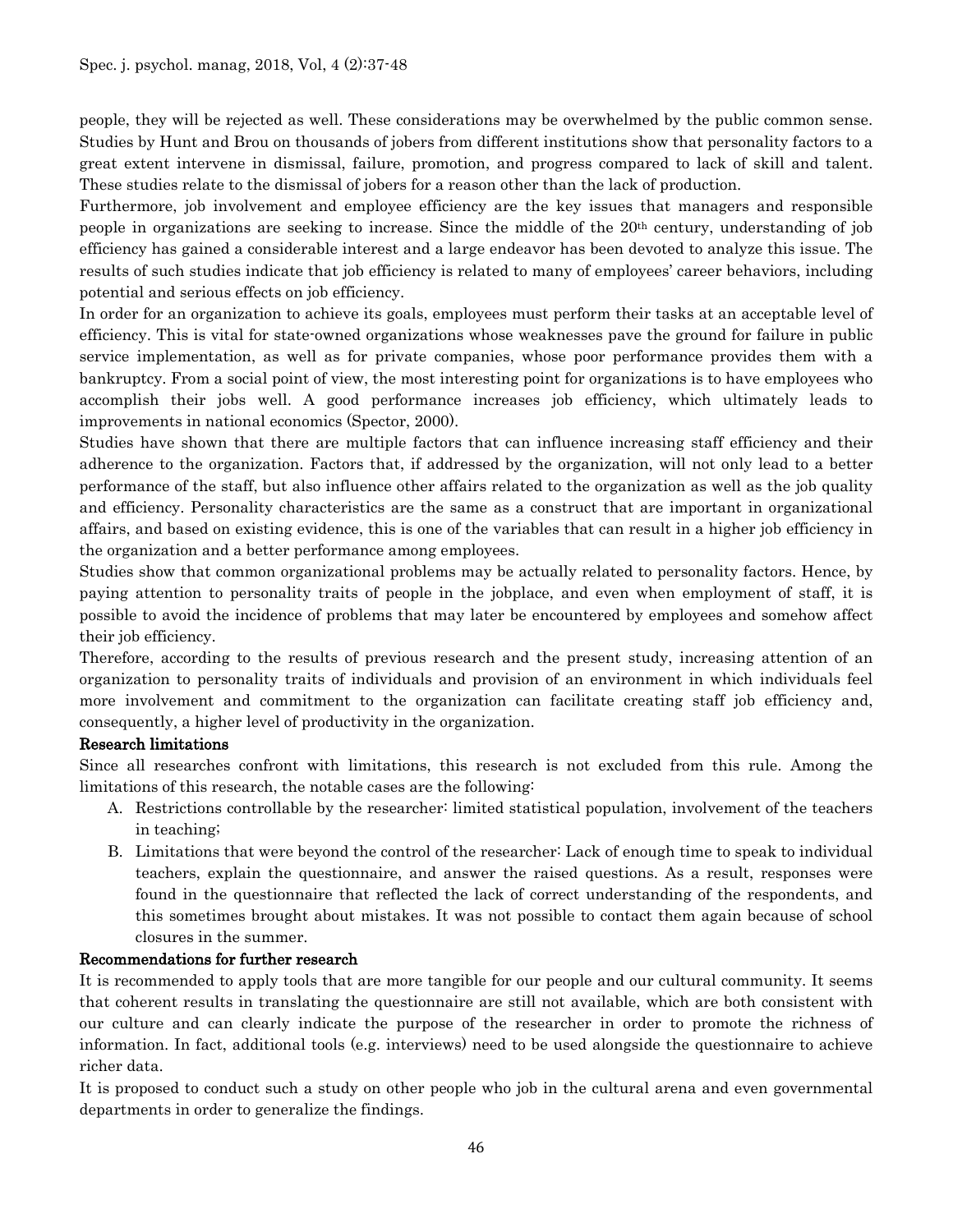And researcher, who have already had studies for understanding of the causes and interpretation of the results, are recommended to use effective interventions.

# Applied propositions

An important application of this research can be provision of incentives for more in-depth research in this field and to examine more variables regarding personality characteristics and the involvement of teachers at a level beyond descriptive or field research.

Although practical applications cannot be considered based on the results of a research, but reports of similar studies and the findings of this research highlight the importance of personality, job involvement and satisfaction of teachers.

Teachers, like other people, may experience fatigue. The teacher's valuable job is different from other careers for a number of reasons: a teacher should have both verbal and written evaluations of the students, manage the classroom, and tolerate noise, warmth and cold, observe student's reaction to encouragements and possible punishments, express love, display various emotions, deal with several individuals at the same time despite obvious individual differences, answer to all questions, ensure learning of each student, consider students' progress, try to improve the class quality, and to reconcile, encourage, punish (what to write instead of the term punish), connect with oneself, parents and the school, show sympathy, share each student in the learning process, raise students in order, make problems, solve problems, make judgments, provide guidance, give scores, take care of one's actions more than others, give advice, etc.

# References

- 1. Bacher, Seyyed Mohammadi, Psychopathology,
- 2. Carmeli, E. et al., 2005, Can physical training have an effect on well-being in adults with mild intellectual disability? Mechanisms of Ageing and Development,126, 299–304.
- 3. Costa, P. T. & McCrae, R. R (1992). Normal personality assessment in clinical practice: the NEO personality inventory psychologyical assessment, Journalk of conceling clinical pshchology, 1, 5-13.
- 4. Costa, P. T. and Mccrae, R. R., 1998, Revised NEO Personality Inventory (NEO-PI-R) and NEO Five Facto inventory (NEOFFI) Professional manual. Odessa, FL, Psychological Assessment Resources.
- 5. Craig R. Scott, Steven R. Corman and George Cheney, In response to the keen interest in Development of a Structurational Model of Identification in the Organization, 1998.
- 6. Goldberg, l. R. (2008). An alternative description of factor structure, Journal of personality and social phychology personality yhe Big-Five in Higher Education 5(1), 56-72. InterpisciplinaRy Journal of contEmpoyaRy Research In Business ,APRil,2012
- 7. Haghighat Joo, Zahra, Shafiqpour, Mohammad Reza, Ansari, Hassan and Haghighat-Joo, Zohreh (2008).
- 8. Haghighi, Mohammad Ali and colleagues, 2009. Organizational Behavior Management. Fifth Edition, Tehran, Terme Publishing.
- 9. Hashemi M, Garshad A. Assesment Job stress in nursing personal in a selected teaching hospital of Khorasgan University of Medical Sciences. Journal of North Khorasan University of Medical Sciences. 2012; 4(1): 95-103.
- 10. Kanungo RN. Measurement of job and work involvement. J Appl Psychol, 1982 Jun; 67(3):341-9.
- 11. Karimi, Farzad, Pirasteh, Hussein, 2004. Evaluating and analyzing the interactions of human resource productivity, production costs and exports of industrial goods in Iran. Journal of Economic Research, No. 65, 75-33.
- 12. Karimi, Yusuf, Social Psychology of Education, translated by Yousef Karimi, Publishing Edition, First Edition, Tehran, 2010.